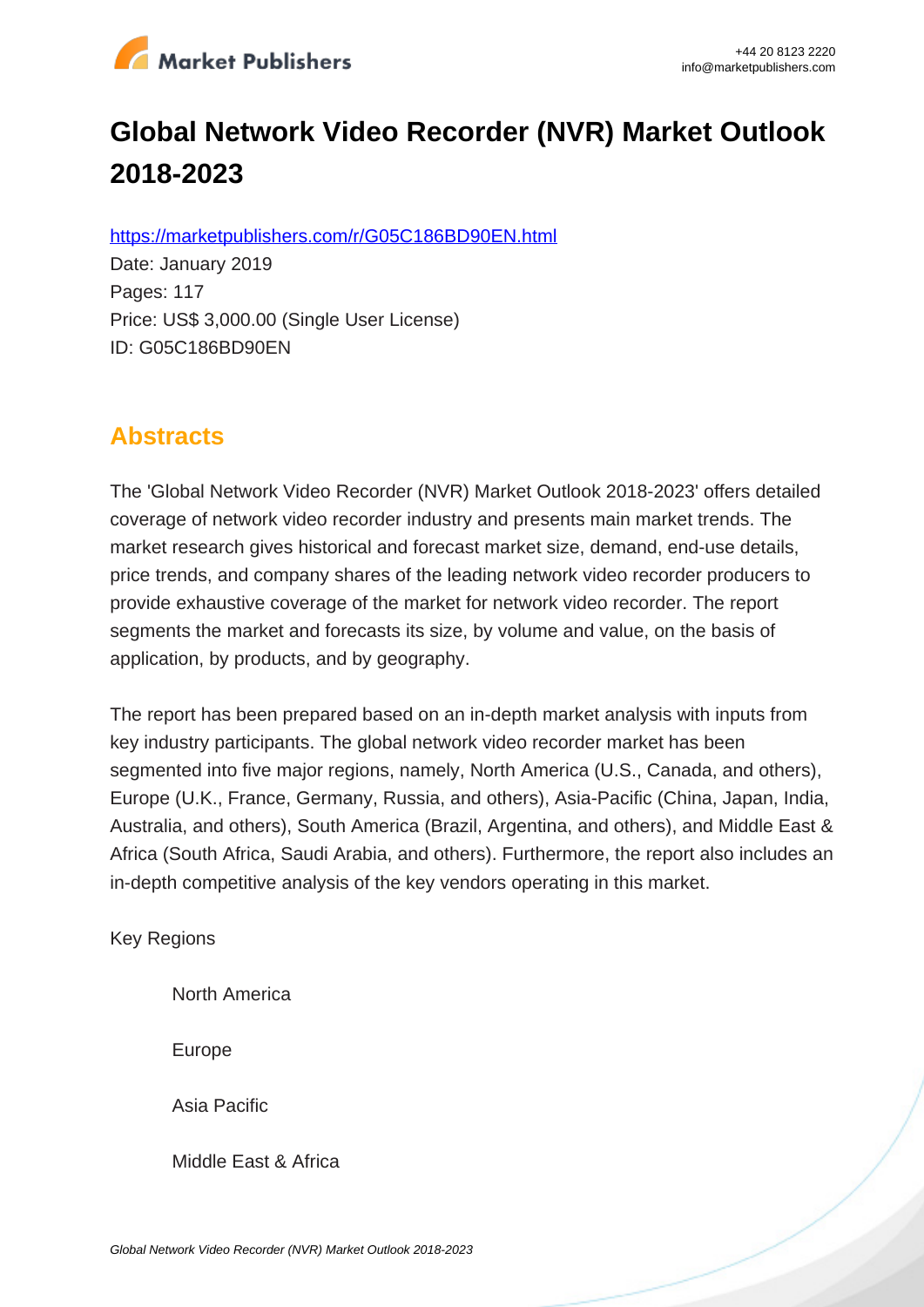

#### South America

Key Vendors

Robert Bosch GmbH

Axis Communications AB

FLIR Systems, Inc.

Tyco International plc

Hangzhou Hikvision Digital Technology Co., Ltd.

Honeywell International Inc.

request free sample to get a complete list of companies

Key Questions Answered in This Report

Analysis of the network video recorder market including revenues, future growth, market outlook

Historical data and forecast

Regional analysis including growth estimates

Analyzes the end user markets including growth estimates.

Profiles on network video recorder including products, sales/revenues, and market position

Market structure, market drivers and restraints.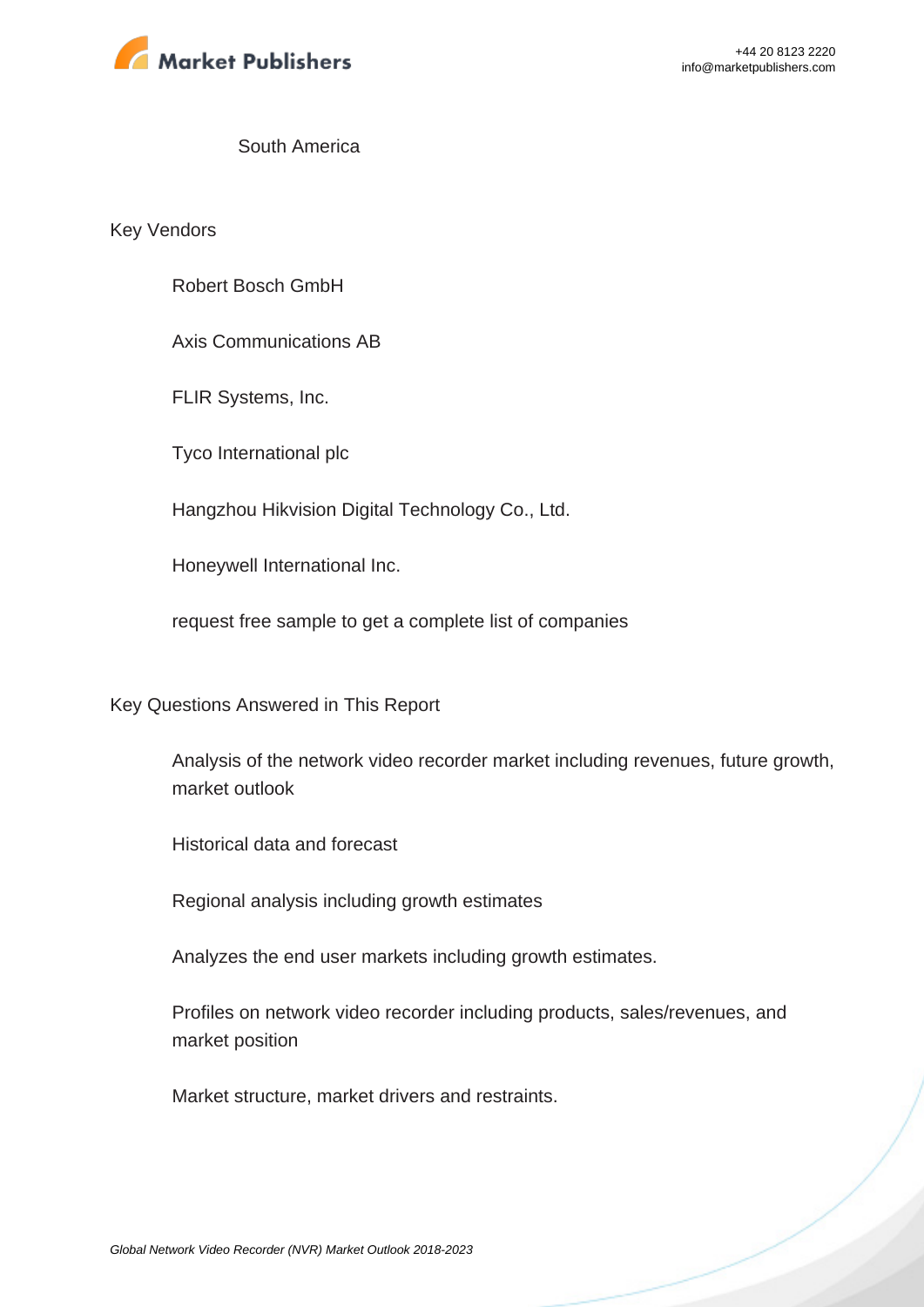

# **Contents**

#### **PART 1. SUMMARY**

#### **PART 2. REPORT METHODOLOGY**

2.1 Methodology

2.2 Data Source

## **PART 3. MARKET OVERVIEW**

- 3.1 General Information
- 3.2 Product Type
- 3.3 Application
- 3.4 Network Video Recorder Status & Prospect

# **PART 4. INDUSTRY VALUE CHAIN**

- 4.1 Network Video Recorder Industry Value Chain Analysis
- 4.2 Upstream
- 4.3 End-uses
- 4.4 Distributors

## **PART 5. COMPETITIVE LANDSCAPE**

- 5.1 Global Network Video Recorder Sales & Share by Company (2013-2018)
- 5.2 Global Network Video Recorder Revenue & Share by Company (2013-2018)
- 5.3 Pricing Trends
- 5.4 Competitive Trends

## **PART 6. SEGMENTATION BY TYPE**

- 6.1 Global Network Video Recorder Sales Volume by Type (2013-2018)
- 6.2 Global Network Video Recorder Revenue by Type (2013-2018)
- 6.3 Global Network Video Recorder Price by Type (2013-2018)

## **PART 7. SEGMENTATION BY APPLICATION**

7.1 Global Network Video Recorder Sales Volume by Application (2013-2018)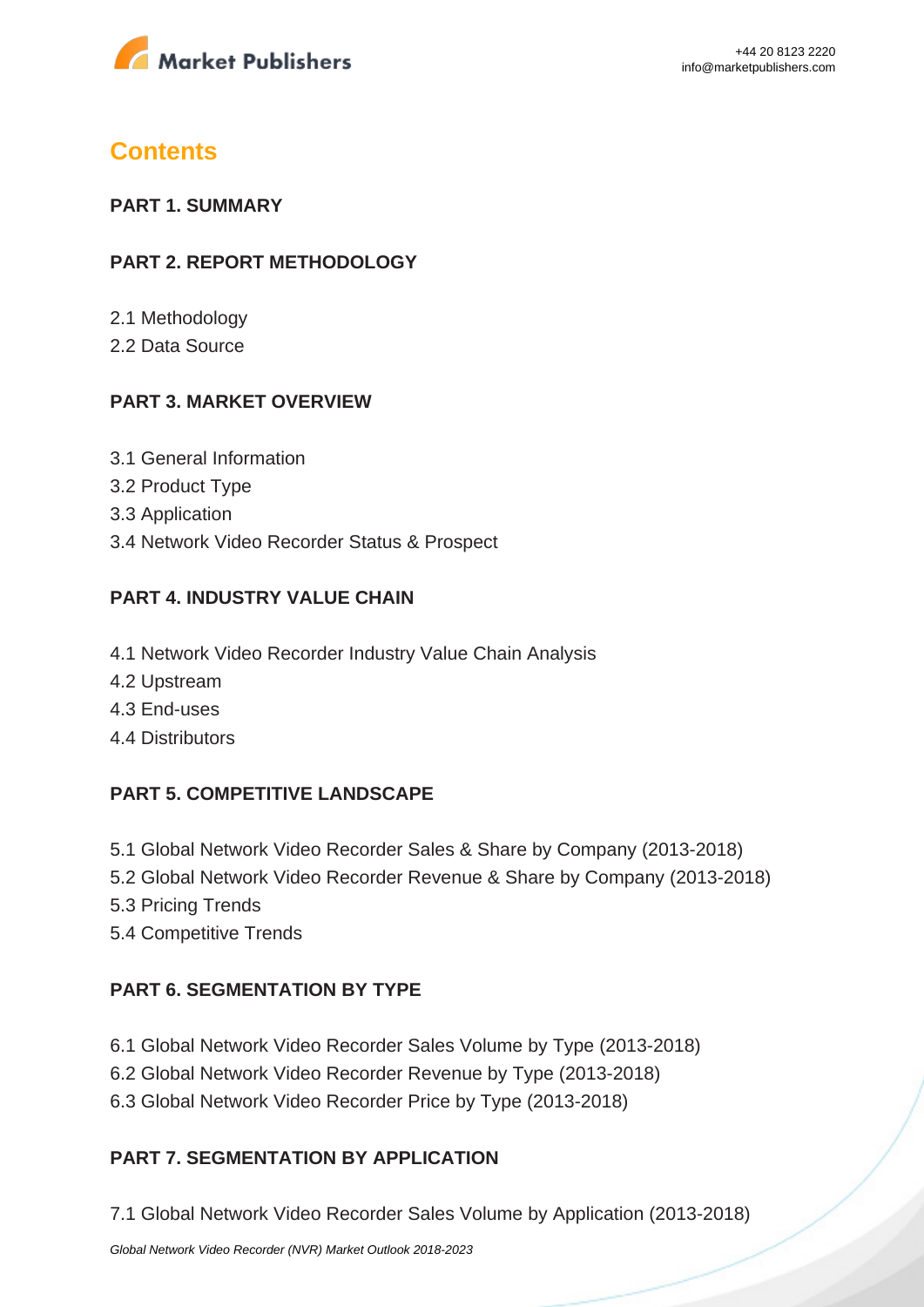

7.2 Global Network Video Recorder Revenue by Application (2013-2018) 7.3 Global Network Video Recorder Price by Application (2013-2018)

#### **PART 8. REGIONAL PERSPECTIVES**

- 8.1 Overview
- 8.2 North America
- 8.2.1 Market Size (Volume & Value)
- 8.2.2 by Application
- 8.2.3 by Country (U.S., Canada, Mexico, etc.)
- 8.3 Europe
	- 8.3.1 Market Size (Volume & Value)
- 8.3.2 by Application
- 8.3.3 by Country (Germany, UK, France, Spain, Italy, etc.)
- 8.4 Asia-Pacific
	- 8.4.1 Market Size (Volume & Value)
- 8.4.2 by Application
- 8.4.3 by Country (China, Japan, Korea, India, etc.)
- 8.5 Middle East & Africa
	- 8.5.1 Market Size (Volume & Value)
	- 8.5.2 by Application
- 8.5.3 by Country (Saudi Arabia, Turkey, Nigeria, Iran, South Africa, etc.)
- 8.6 South America
	- 8.6.1 Market Size (Volume & Value)
	- 8.6.2 by Application
	- 8.6.3 by Country (Brazil, Argentina, Colombia, etc.)

## **PART 9. COMPANY PROFILES**

- 9.1 Company Profile
- 9.2 Product Offered
- 9.3 Business Performance

## **PART 10. MARKET FORECAST**

- 10.1 Global Network Video Recorder Market Size Forecast (2018-2023)
	- 10.1.1 Global Network Video Recorder Sales Forecast (2018-2023)
- 10.1.2 Global Network Video Recorder Revenue Forecast (2018-2023)
- 10.2 Forecast by Region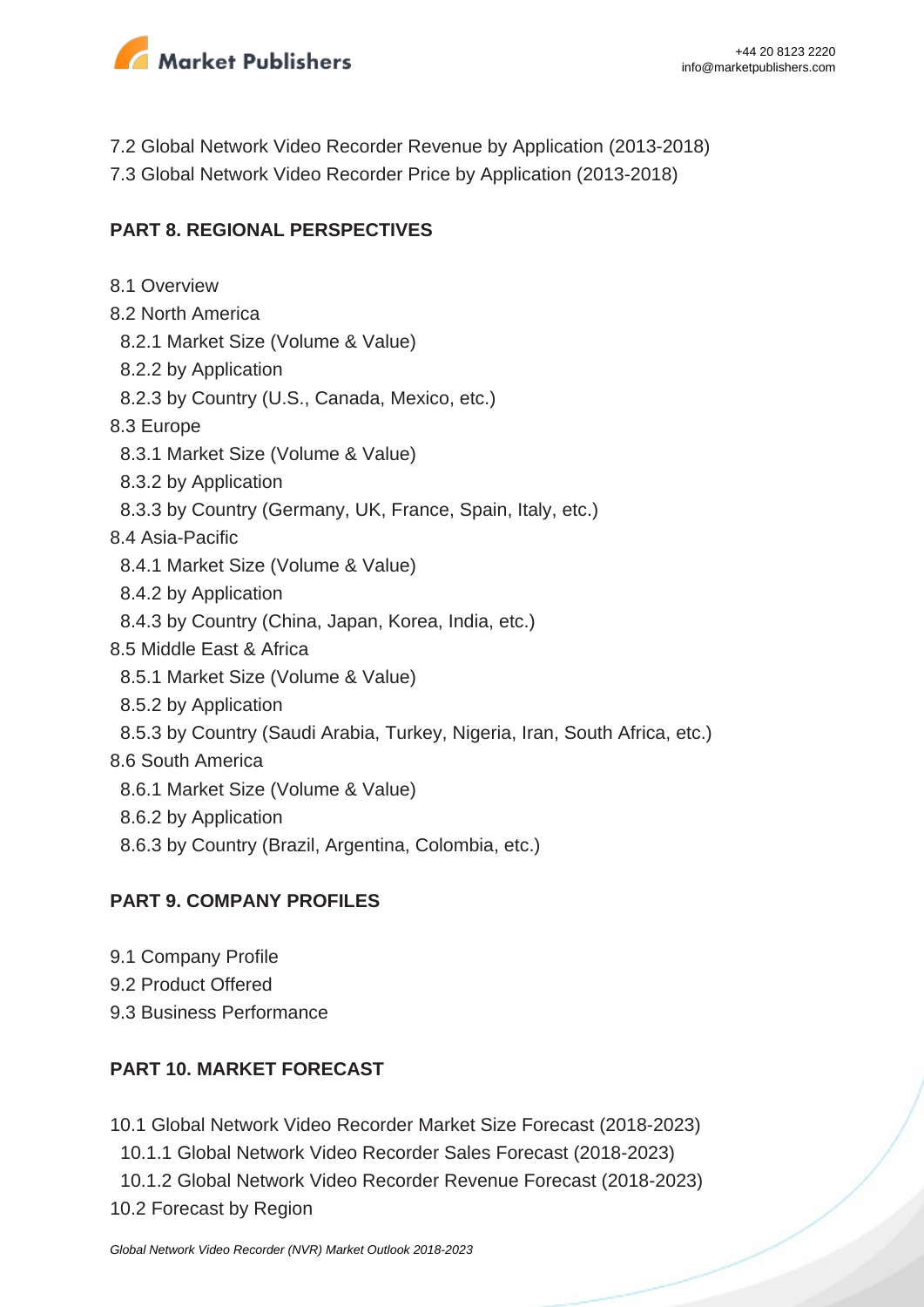

 10.2.1 North America 10.2.2 Europe 10.2.3 Asia-Pacific 10.2.4 Middle East & Africa 10.2.5 South America 10.3 Forecast by Type 10.4 Forecast by Application

#### **PART 11. MARKET DRIVERS**

11.1 Opportunities 11.2 Challenges 11.3 Economic/Political Environmental

#### **PART 12. INDUSTRY ACTIVITY**

12.1 M&As, JVs and Partnership 12.2 Other Developments

#### **PART 13. APPENDIX**

13.1 Glossary 13.2 About Us 13.3 Disclaimer